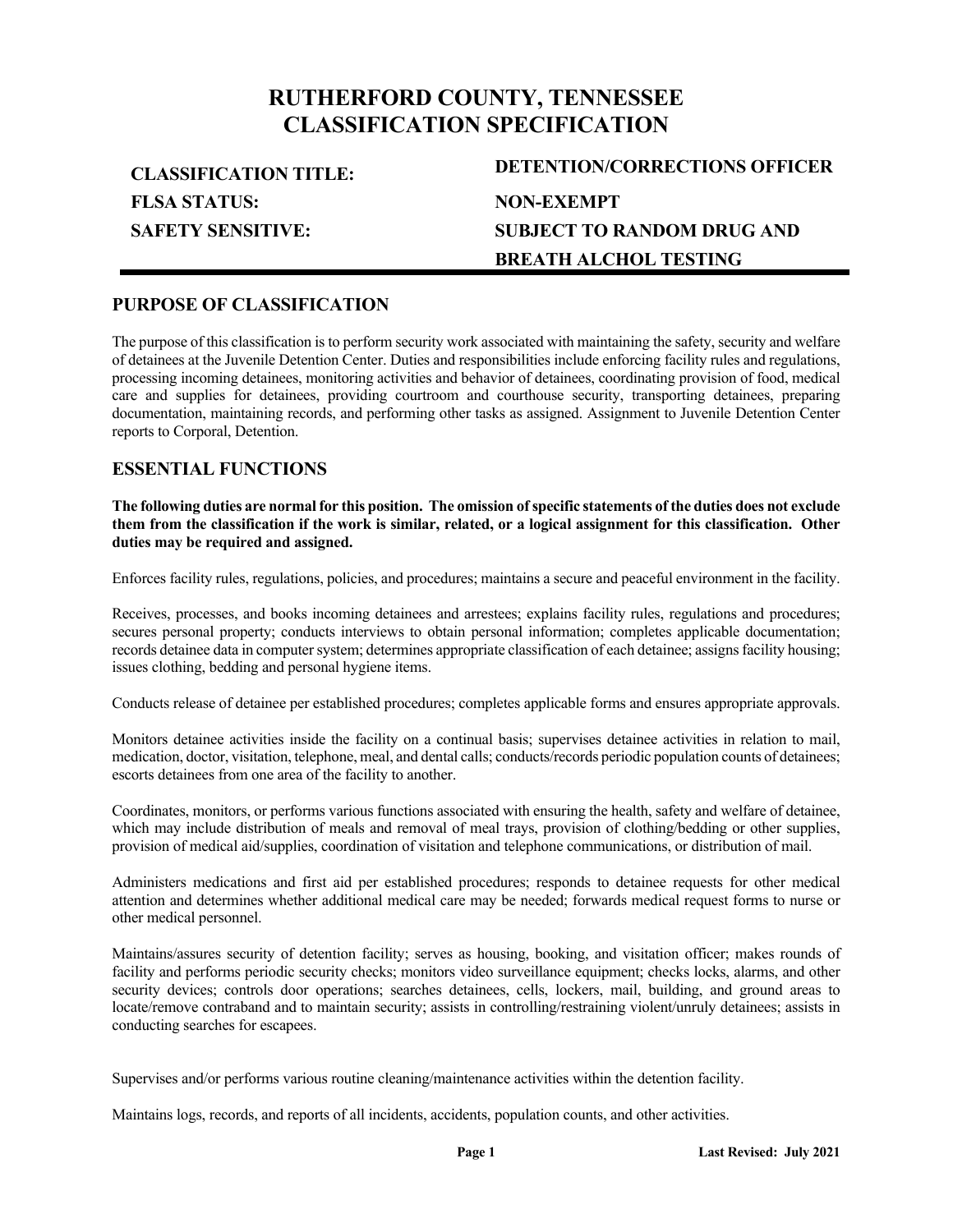Prepares or completes various forms, reports, correspondence, logs, incident/accident reports, rosters, population counts/reports, booking documentation, personal property records, receipts, or other documents.

Receives various forms, reports, correspondence, logs, booking documentation, warrants/petitions, medical request forms, visitation requests, detainee medication logs, policies, procedures, rules, regulations, directories, manuals, reference materials, or other documentation; reviews, completes, processes, forwards or retains as appropriate.

Operates a computer to enter, retrieve, review or modify data; verifies accuracy of entered data and makes corrections; utilizes word processing, database, or other software programs.

Operates a variety of standard and specialized equipment and tools associated with work activities, which may include a motor vehicle, chemical weapons, handcuffs, baton, flashlight, security/alarm system, camera, door control panel, radio/communications equipment, telephone, or general office equipment.

Follows safety procedures, utilizes safety equipment, and monitors work environment to ensure safety of employees, detainees, visitors, and other individuals.

Communicates via telephone and/or two-way radio; provides information and assistance; takes and relays messages; responds to requests for service or assistance.

Communicates with staff of adjoining shifts to gather/exchange information on orders, problems, special situations, or other areas requiring attention.

Communicates with supervisor, employees, other departments, detainees, law enforcement personnel, court personnel, jurors, attorneys, bonding companies, medical providers, visitors, the public, outside agencies, and other individuals as needed to coordinate work activities, review status of work, exchange information, or resolve problems.

Transports detainees to court, medical facilities, other prisons (in or out of county), or law enforcement facilities, or other locations as assigned; monitors behavior and activities of detainees on a continual basis during transport activities.

Serves as Court Officer; maintains a security presence in the courtroom to ensure safety, prevent disturbances of court proceedings, and prevent potential violence or use of weapons; maintains continuous surveillance of courtroom; responds to violence, erratic behavior, alarms, or other unusual situations; intervenes in physical confrontations as needed as it pertains to the juvenile detainees.

May make fingerprint and photographic records of incoming detainees; may prepare and complete fingerprint cards.

Transports documentation, bank deposits, mail, and other materials to their assigned location as needed.

May assist or work on hospital duty.

Completes work at assigned work station determined by supervisor.

Works hours as scheduled.

Requires mandatory overtime to meet the needs of the department and operations of the county with or without prior notice.

Requires working on various shifts during the day, week, month, and year; to include morning, afternoons, nights, weekends, and holidays.

## **ADDITIONAL FUNCTIONS**

Performs requested administrative duties of answering telephone calls, making copies, sending/receiving faxes, filing documentation, processing incoming/outgoing mail, and other tasks as needed.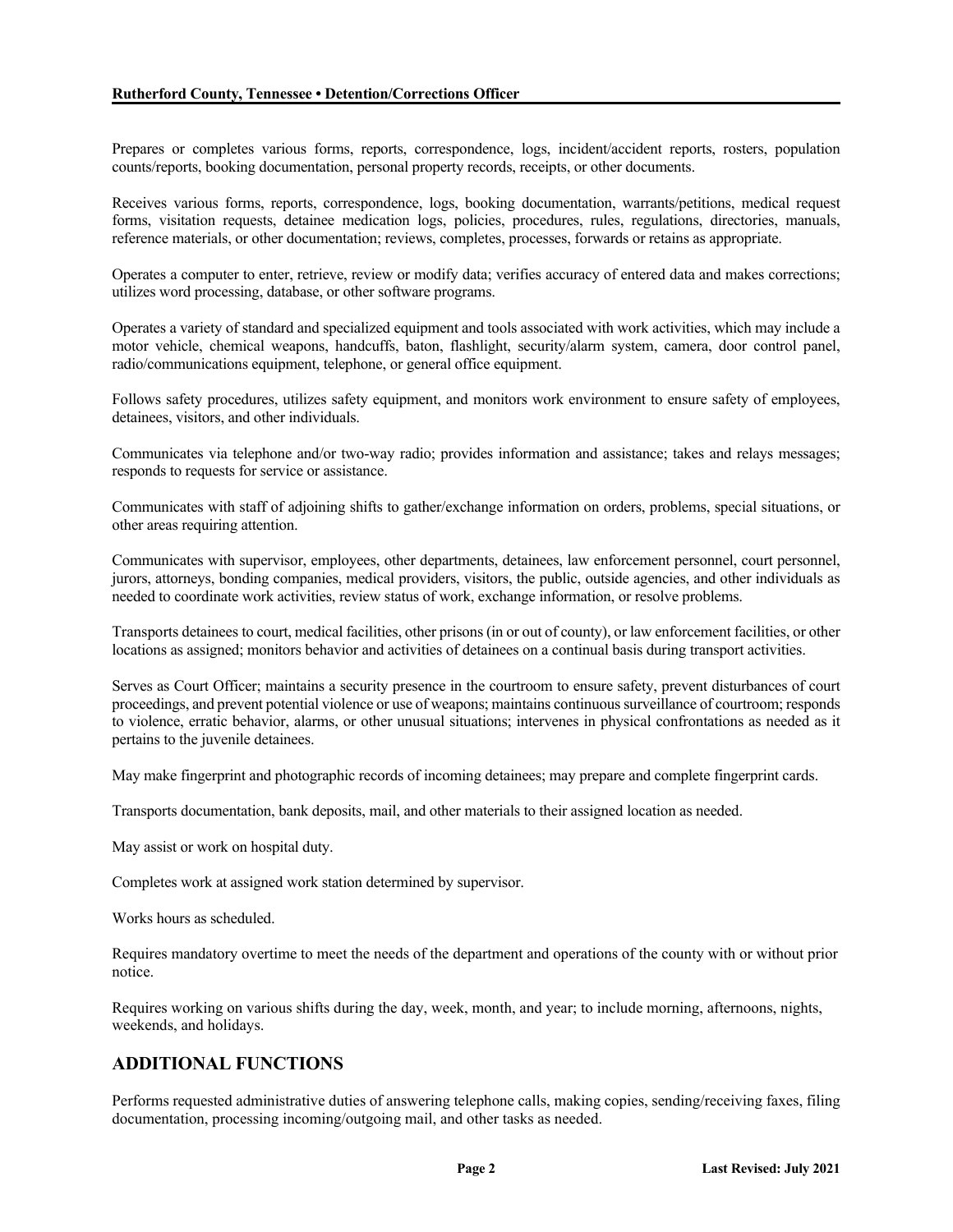Conducts assigned errands, such as transporting individuals, transporting legal/court documentation, transporting bank transactions, transporting laboratory materials, or other errands.

Provides assistance to other employees or departments as needed.

Performs other related duties as required.

# **MINIMUM QUALIFICATIONS**

High school diploma or GED; preferred basic jailer certification; supplemented by six months of previous experience. Must be 22 years of age. Must obtain and maintain Basic Jail Certification by attending and passing required in-service training, Chemical Weapons Certification, and CPR Certification. Assignment to transportation duties requires possession and maintenance of a valid Tennessee driver's license and proof of insurance. Requires ability to pass Physical Agility test, drug and alcohol screening. Must possess and maintain a valid Tennessee driver's license.

### **PERFORMANCE APTITUDES**

**Data Utilization**: Requires the ability to calculate and/or tabulate data. Includes performing subsequent actions in relation to these computational operations.

**Human Interaction**: Requires the ability to provide guidance, assistance, and/or interpretation to others regarding the application of procedures and standards to specific situations.

**Equipment, Machinery, Tools, and Materials Utilization**: Requires the ability to operate and control the actions of equipment, machinery, tools and/or materials requiring complex and rapid adjustments.

**Verbal Aptitude**: Requires the ability to utilize a wide variety of reference, descriptive, and/or advisory data and information.

**Mathematical Aptitude**: Requires the ability to perform addition, subtraction, multiplication, and division.

**Functional Reasoning**: Requires the ability to apply principles of rational systems; to interpret instructions furnished in written, oral, diagrammatic, or schedule form; and to exercise independent judgment to adopt or modify methods and standards to meet variations in assigned objectives.

**Situational Reasoning**: Requires the ability to exercise judgment, decisiveness and creativity in situations involving the evaluation of information against sensory, judgmental, or subjective criteria, as opposed to that which is clearly measurable or verifiable.

# **ADA COMPLIANCE/PHYSICAL DEMANDS ANALYSIS**

**Physical Ability:** The work environment involves high risks with exposure to potentially dangerous situations or unusual environmental stresses which require a range of safety and other precautions.

This classification works in a correctional environment that requires physical stamina and exposure to hazardous and stressful situations. For example, employees must be able to respond quickly to an emergency; defend themselves or others against physical attack; force an inmate to the ground and apply restraints; and, with assistance, pull an inmate out of danger during an emergency situation. Employees are exposed to chemical agents used to debilitate non-compliant inmates.

Employees may be assigned to a different security post daily, to be determined by the needs of the facility. Dependent on the post, Detention / Correction Officers are constantly required to stand, walk, sit, and key information into a computer. Employees must be able to operate all equipment in a correctional environment such as security locks, restraints, flashlights, and radios. Employees will frequently perform duties in confined spaces.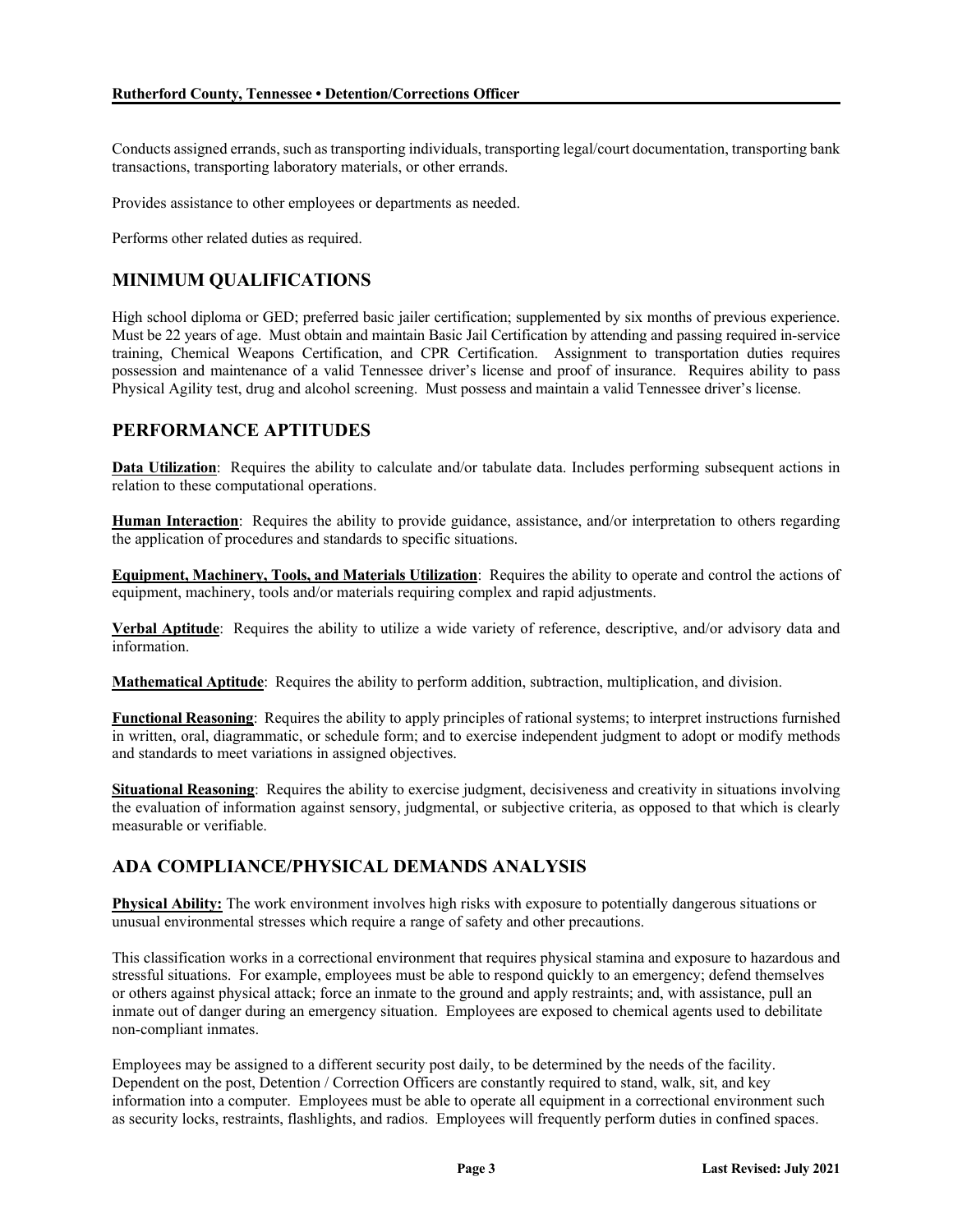Tasks require the ability to exert medium physical effort for up to four hours of uninterrupted work and to exert light physical effort for up to four hours of uninterrupted work, and may involve intense/heavy physical effort for short times.

Tasks include walking, running, climbing stairs, standing, crouching, and crawling unassisted up to 8 hours in a work shift, and in some emergency situations may require prolonged periods of walking or standing for up to 10 hours without relief

Due to the unpredictable and potentially life-threatening nature of Detention work, all deputies must be able to perform the full range of physical motion and may be expected to run short-medium lengths, including up or down stairs, at any time, and to have the physical and mental ability to assist in overcoming active physical resistance.

Employees must be able to reach, bend, squat, push or pull, crouch, and crawl frequently. Employees must be able to perform all functions of a correctional officer, with or without reasonable accommodation. Employees within this classification are considered essential to the safe operation of the correctional facility.

Employees are to work as scheduled. Employees must be able to work various shifts, extended shifts, weekends, and holidays. Employees within this classification are subject to movement to alternate duty locations, such as a hospital or courthouse, based on agency need.

**Sensory Requirements**: Employees must be able to finger, grasp, and have sensation in their hands. Employees must have no restrictions to fumes, chemicals, or smells. Employees must have visual acuity not worse than 20/40 corrected in each eye and peripheral vision of 70 degrees horizontally in each eye. Employees require the ability to hear and differentiate sounds, with or without mechanical assistance.

Employees must have hearing in a pure tone average of not worse than 30 decibels (dB) 500, 1000 and 2000 Hertz (Hz), with or without mechanical assistance. Employees must not have hearing worse than 45 dB at 3000 HZ or 55 dB at 4000 Hz in each ear.

Some tasks require the ability to perceive and discriminate visual and auditory cues or signals. Some tasks require the ability to communicate orally. Employees must be capable of issuing clear oral commands that can be heard and understood in loud environments.

**Environmental Factors**: Employees assigned to some posts within this description are exposed to outside weather, including extremes of temperature, precipitation, or wind. Employees must be able to perform all functions of a Detention / Correction Officer, with or without reasonable accommodation.

# **PHYSICAL DEMANDS ANALYSIS**

#### **1. STANDING AND WALKING**

**Tasks:** escorting detainees, monitoring detainees, maintaining safety/security of facility **Surface:** concrete, metal grate **Estimated Total Hours:** \_8 \_ **Maximum Continuous Time:** 4 Hours

#### **2. SITTING**

**Tasks:** Booking Central Control, data entry, paperwork, medical files, monitoring detainees **Estimated Total Hours:** \_\_8\_\_\_ **Maximum Continuous Time:** 4 Hours

#### **3. LIFTING/CARRYING/PUSHING/PULLING**

**Objects:** Supply bins, mail, books, clothing, security equipment, (occasionally) body weight of others. Heavy security doors, wheeled carts of 200 lbs. and more, cleaning, food, and laundry carts, (occasionally) people resistant to moving, other objects related to Detention work

| Weight      | 40urly                   | Daily | Weekly | Monthly | Never |
|-------------|--------------------------|-------|--------|---------|-------|
| lbs.<br>:10 | $\overline{\phantom{a}}$ |       |        |         |       |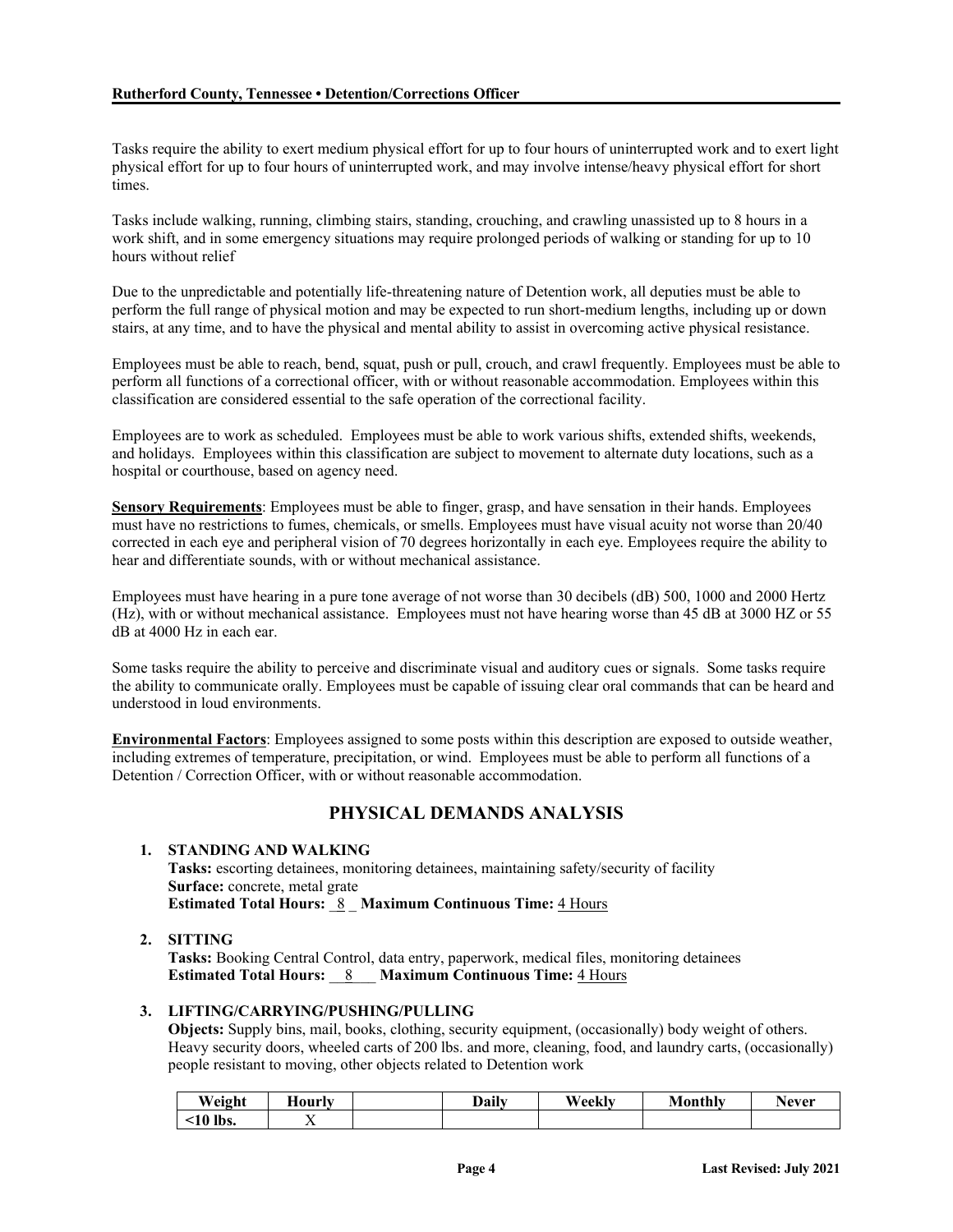| $11-25$ lbs. |  |  |  |
|--------------|--|--|--|
| $26-50$ lbs. |  |  |  |
| $51-75$ lbs. |  |  |  |
| 76-100 lbs.  |  |  |  |
| $>100$ lbs.  |  |  |  |

#### **4. CLIMBING**

**Tasks:** Traversing stairs to reach various levels of building, monitoring detainees, searches, unloading vans **Device:** Stairs, toilet, bed, van

**Height:** 2 floor building from ground

**Frequency:** Hourly, and at a rapid pace in emergency situations

#### **5. BENDING/SQUATTING/KNEELING**

**Tasks:** Cell searches (involves looking under objects placed low to the floor), frequently searching inmates (head to toe), cleaning facility, shackles, perimeter check, monitoring inmates, food trays, laundry, trash, and other tasks related to Detention work **Frequency:** Daily

#### **6. REACHING**

**Tasks:** monitoring detainees, food trays, laundry, unloading van, stocking supplies, property boxes. **Hands Used:** RIGHT LEFT **BOTH X**

| <b>Distance</b> | <b>Direction</b> | <b>Frequency</b> | <b>Duration</b> | Avg. Weight |
|-----------------|------------------|------------------|-----------------|-------------|
| $0 - 20$ "      | Jown             | Dailv            |                 | >5lbs       |
| $21 - 36"$      | Jown             | Daily            |                 | >5lbs       |

#### **7. WORK CONDITIONS**

| <b>Exposure to</b>                   | Yes | No |
|--------------------------------------|-----|----|
| <b>Hot Temperatures</b>              | X   |    |
| <b>Cold Temperatures</b>             | X   |    |
| <b>Sudden Changes in Temperature</b> | X   |    |
| <b>Noise</b>                         | X   |    |
| <b>Fumes</b>                         | X   |    |
| <b>Cramped Quarters</b>              | X   |    |
| <b>Cold Surfaces</b>                 | X   |    |
| <b>Hot Surfaces</b>                  | X   |    |
| <b>Sharp Edges</b>                   | X   |    |
| <b>Vibration</b>                     | X   |    |
| <b>Fluorescent Lighting</b>          | X   |    |
| <b>Computer Monitor Screen Glare</b> | X   |    |

| <b>Inside Building</b> | $\frac{6}{10}$<br>90<br>of time |
|------------------------|---------------------------------|
| <b>Dutside</b>         | % of time                       |

#### **8. OTHER JOB DEMANDS**

| <b>Does Job Require</b> | Yes | No |
|-------------------------|-----|----|
| Crawling                | Х   |    |
| Jumping                 | Χ   |    |
| <b>Lying on Back</b>    | X   |    |
| Lying on Stomach        | Х   |    |
| Twisting                | Χ   |    |
| Sweeping/Mopping        | X   |    |
| <b>General Cleaning</b> | X   |    |
| <b>Handling Trash</b>   | X   |    |